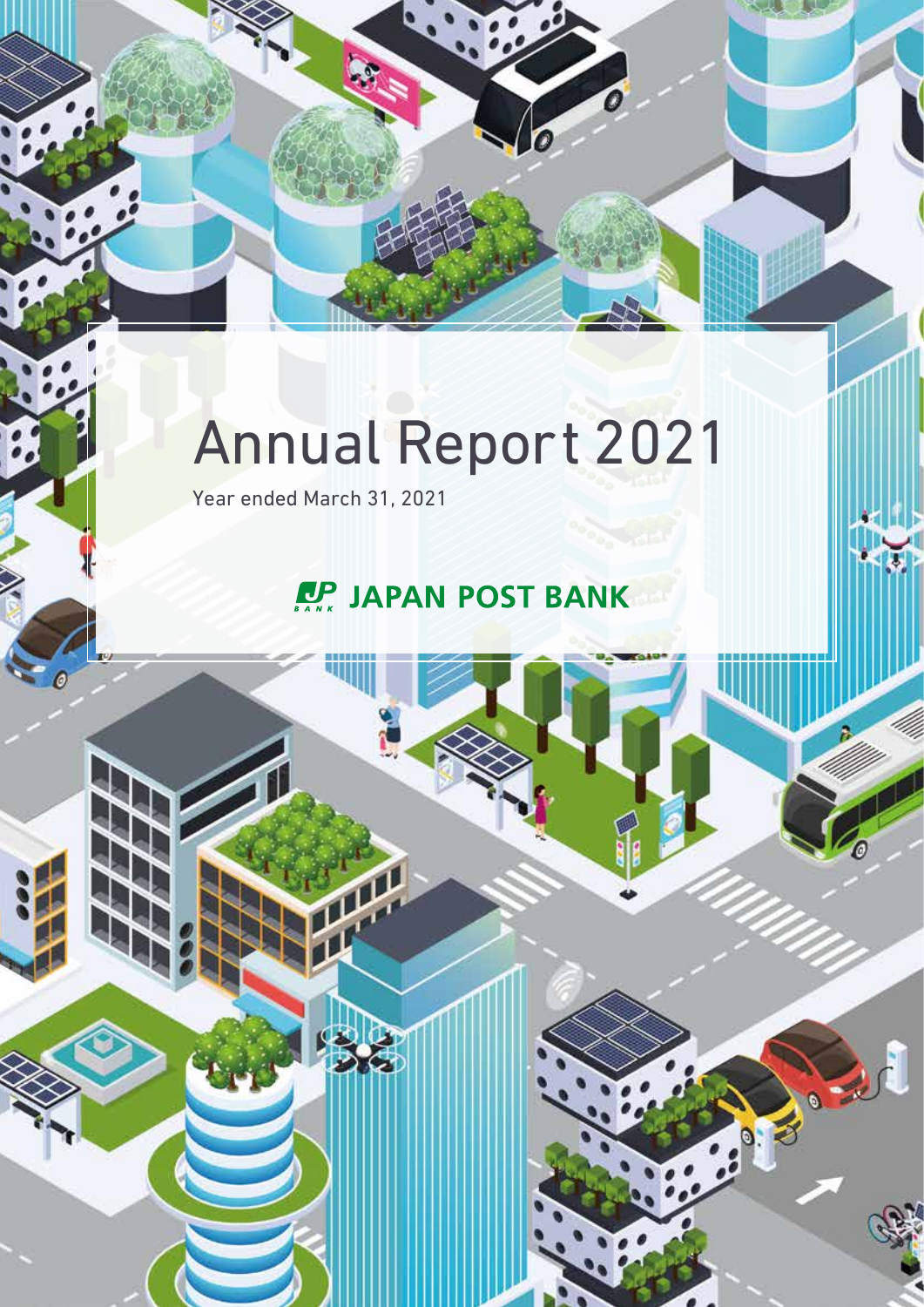**Tread of JAPAN POST BAI** Purpose of JAPAN POST BANK

### **We aim for the happiness of customers and employees, and will contribute to the development of society and the region.**

(The Management Philosophy of JAPAN POST GROUP)



# **MANAGEMENT PHOTOGROUP** The Management Philosophy of JAPAN POST BANK<br>Notes

**We aim to become "the most accessible and trustworthy bank in Japan," guided by the needs and expectations of our customers.**

### TRUST

We comply with laws, regulations, and other standards of behavior and value trusted relationships with customers, markets, shareholders, and employees and consistently serve as a responsible corporate citizen.

### INNOVATION

#### We work sincerely to improve our management and business operations in response to requests from customers and changes in the business environment.

### **EFFICIENCY**

We pursue improvements in speed and efficiency of our management and business operations in order to provide customer-oriented financial instruments and services.

### EXPERTISE

We continually strive to strengthen our expertise for the aim of services meeting the expectations of our customers.

### **Aission of JAPAN POST** The Mission of JAPAN POST BANK

**Providing "reliable and thorough" financial services "safely and securely" to anyone and everyone throughout Japan.**

**Contributing to the development of regional community economies by enhancing funds flow to, and relationships with, communities using various frameworks.**

**As one of the largest institutional investors in Japan, JAPAN POST BANK will work to both realize sound and profitable operations, and contribute to the realization of a sustainable society.**

### **Realizing both the enhancement of corporate value, and contributing to the solution of social issues such as SDGs (ESG management)**